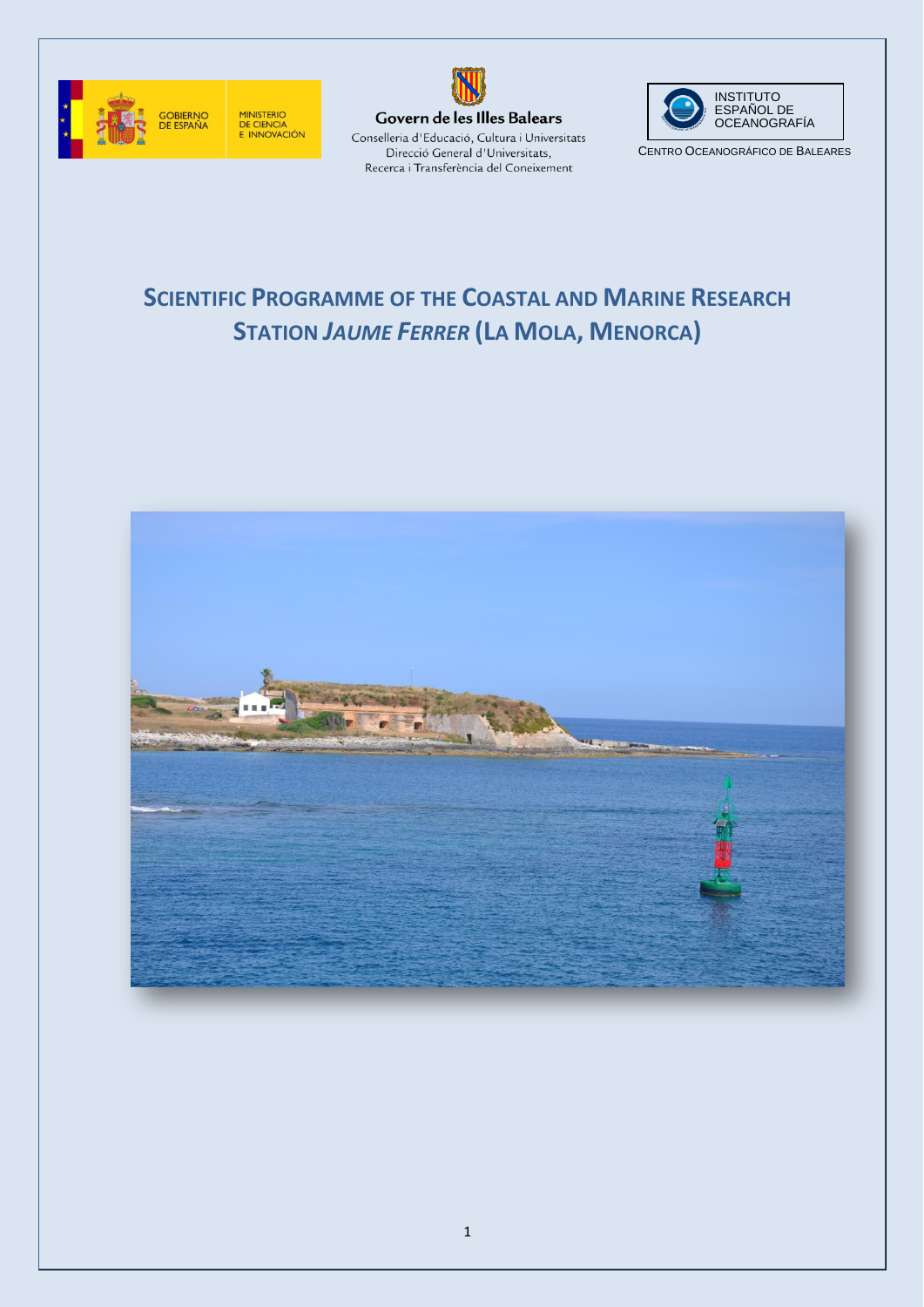





CENTRO OCEANOGRÁFICO DE BALEARES

#### **BACKGROUND**

The Menorca Island, comprising approximately 700  $km^2$  of surface area and 200 km of coastline, is characterized by an excellent environmental quality of its territory even its marine environment. Such a good environmental quality has resulted in an improved quality of life of its inhabitants and the environmental characteristics are also one of the fundamental attractions for visitors. The tourism industry has direct and/or indirect impact on the gross domestic income of the island, and in recent decades it has become the main economic resource. This economic activity presents a strong seasonality in human pressure, peaking during summer months, which occasionally rise from 85,000 to 160,000 people. This uncommon balance between environmental quality and development has led to the recognition of Menorca as a [Biosphere Reserve by UNESCO,](http://www.biosferamenorca.org/) declared on 8<sup>th</sup> October 1993.

The [Ministry of Research and Innovation of the Government of the Balearic Islands](http://www.caib.es/govern/organigrama/area.do?coduo=203&lang=ca) and the [Spanish Institute of Oceanography](http://www.ieo.es/) have signed a collaboration agreement for the implementation and development of the scientific coastal and marine research station *Jaume Ferrer*. The objective of this agreement is to promote permanent scientific research programs, technological development and innovation related with the sea and the problems derived from their exploitation and pollution in Menorca, thus contributing to the decentralization of research in a fragmented territory such as the Balearic Islands.

The purpose of the research station in Menorca is to obtain an excellence of research status, and provide scientific knowledge needed to carry out a management policy that ensures the maintenance of exceptional environmental quality of the island. Accordingly, the following requirements are needed: i) host interdisciplinary research, ii) a sustained research task on a longterm, iii) establishment of an attractive and comfortable environment for the implementation of research projects and attract the participation of highly reputed researchers, and iv) provision of space for the training of post-graduates and pre-doctoral studies.

During the days  $24^{th}$ ,  $25^{th}$  and  $26^{th}$  of May, a group of 17 experts in various fields of marine research (physics, ecologist, fishery biologist and modellers) (see annex I) met at the Coastal and Marine Research Station *Jaume Ferrer* (La Mola, Menorca) to discuss and develop the scientific programme. The multidisciplinary group was requested to: i) to provide expert knowledge and guidance to the main objectives to be developed in the work programme; ii) to identify gaps of knowledge in the Mediterranean related to the participants own field of expertise; iii) to identify scientific and methodological tools to monitor and respond appropriately to risks posed by the global change to the ecosystem function, biodiversity and sustainable exploitation of resources; iv) to identify the main facilities needed to develop research of excellence in Menorca; and v) to develop the mainlines of the strategy plan for the coastal and marine research station *Jaume Ferrer*.

The meeting was founded by the Ministry of Research and Innovation of the Government of the Balearic Islands throughout the "Special Action to hold an international meeting developing the scientific program of the research station *Jaume Ferrer* (La Mola, Maó, Menorca)" and the Spanish Institute of Oceanography.´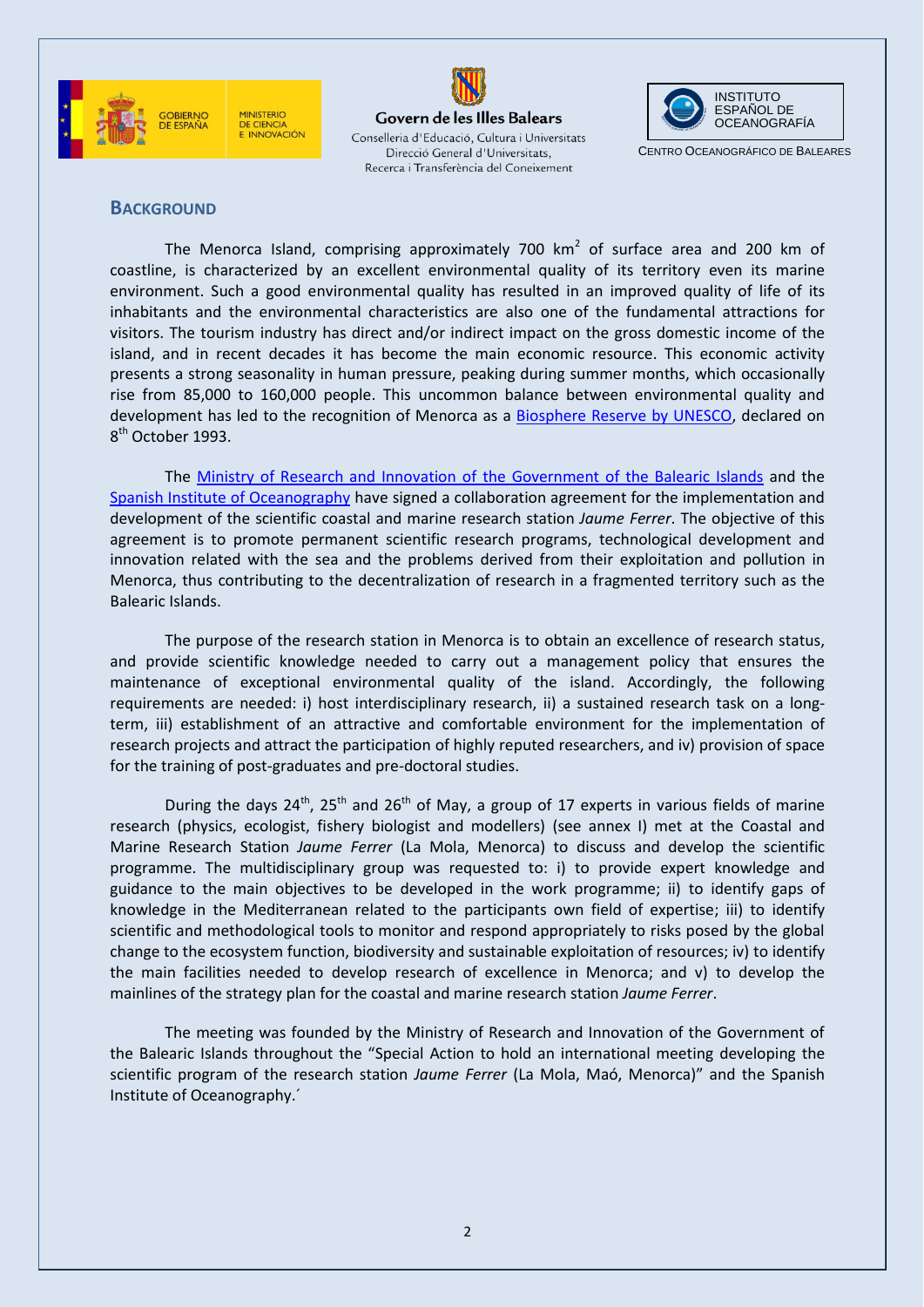



Direcció General d'Universitats, Recerca i Transferència del Coneixement INSTITUTO ESPAÑOL DE OCEANOGRAFÍA

CENTRO OCEANOGRÁFICO DE BALEARES

## **OBJECTIVES AND MAINSTREAM RESEARCH OF THE COASTAL AND MARINE STATION** *JAUME FERRER*

The research programme to be developed at the coastal and marine station is based on experimental work and the establishment of monitoring and systematic collection of biogeochemical data, in order to identify indicators to assess the evolution of ecological processes related to the loss of marine biodiversity, climate change, exploitation of living resources, and evaluation of different ecosystem-based management strategies. The Station is open to researchers interested in the following topics:

- **1. Conservation of marine biodiversity. For example:**
	- Establish linkages between biodiversity and key ecosystem processes (e.g. productivity, trophic webs and nutrient cycling)
	- Determine priority aspects for monitoring and assessing temporal and spatial changes in the biological diversity
	- Identify keystone species and important groups for priority conservation
- **2. Modelling of marine ecosystems. For example:**
	- Support operational biophysical oceanography and develop predictive capabilities
	- Apply individual based models (IBMs) to describe recruitment of local spawning populations
	- Implement the ecosystem-based approach to identify key processes driving the functioning of ecosystems.
- **3. Sustainable exploitation of living resources. For example:**
	- Investigate life history parameters of commercially important species (experimental and monitoring studies)
	- Determine the practical implications of involving local communities in the management and conservation of marine living resources.
	- Assessment of commercial and recreational fisheries
- **4. Monitoring and assessment of the impact of global change at sea. For example:**
	- Monitoring to inform the implementation of th[e Marine Strategy Framework Directive.](http://ec.europa.eu/environment/water/marine/directive_en.htm)
	- Assess temporal and spatial trends in the distribution, productivity, diversity and structure of natural resources.
	- Establish routine long-term sampling of physical and biological variables around the Island of Menorca.
- **5. Evaluation of different ecosystem-based management strategies. For example:**
	- Use the Island of Menorca as a model system to integrate ecological, economic and social objectives for ecosystem-based management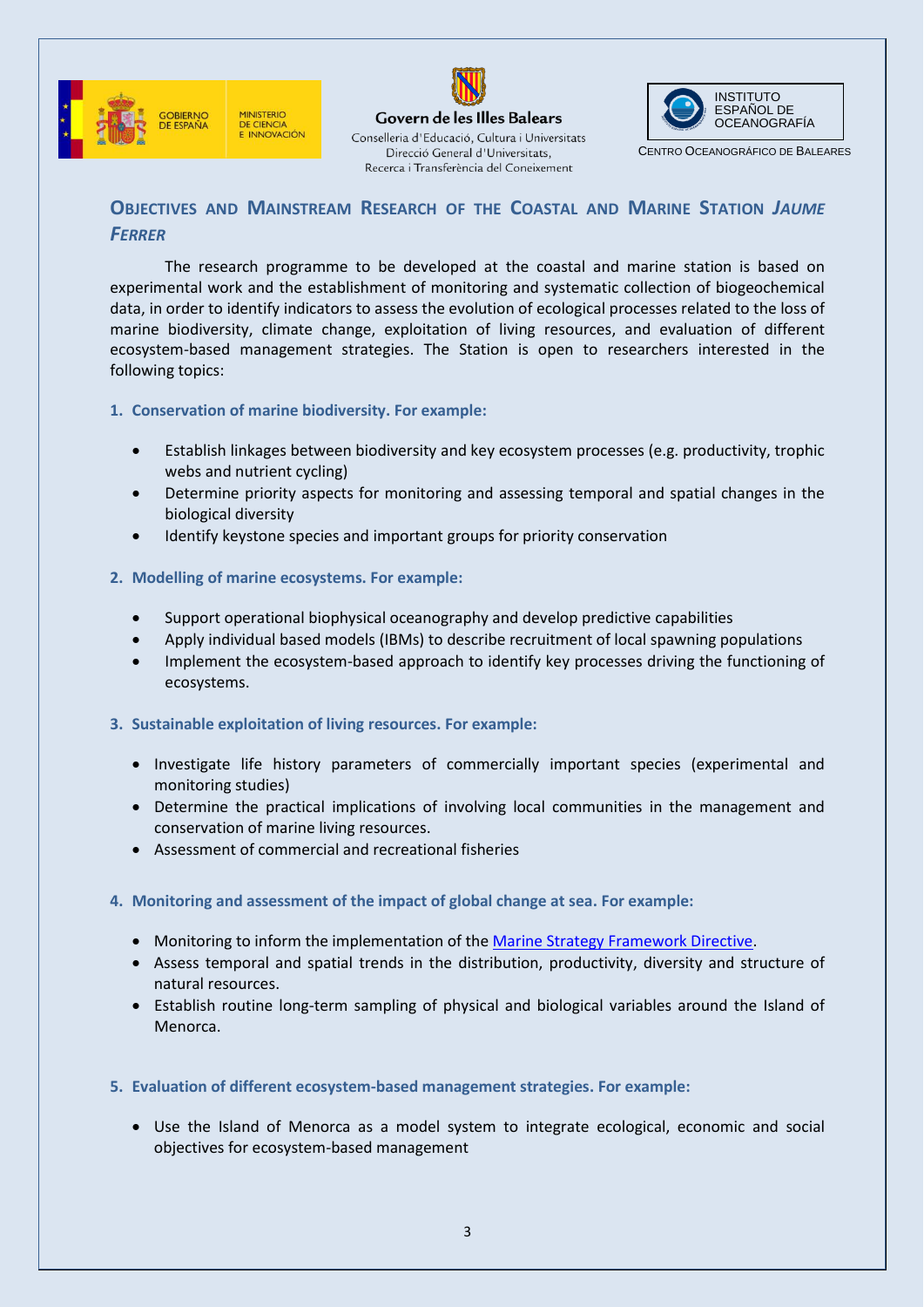





CENTRO OCEANOGRÁFICO DE BALEARES

### **STRATEGY PLAN**

The means of achieving the main objectives of the research station are through three approaches, monitoring, experimental research and networking. The monitoring programme will be established utilising the facilities and permanent staff of the station and aims to establish long term sampling of physical and biological variables of Menorcan coastal seas. Experimental research is required to understand causal processes of natural change and anthropogenic impacts on the natural Menorcan coastal ecosystem. Experimental research will predominantly be undertaken by visiting researchers utilising the unique access to the marine environment, high water quality and facilities of the research station. To facilitate this, a programme of networking will be applied to promote the visibility of the research station, to allow visits by scientists, postgraduate and undergraduate students.

#### **Basic monitoring programmes**

Objective: to obtain continuous baseline data in an area of very good environmental status.

- 1. Physical and biochemical data: To collect salinity, temperature, turbidity, oxygen, fluorimetry, current velocity and nutrients
	- a. to carry out 5 nm CTD transects following altimeter track [\(Envisat\)](http://envisat.esa.int/earth/www/area/index.cfm?fareaid=6) to validate coastal sea level from satellite altimetry
	- b. to establish a nearshore real time monitoring coastal ocean system as part of the mooring facilities from **SOCIB** in the vicinity of the Maó Marine Research Station<sup>1</sup>.
	- c. to recover time series of satellite data (SST, ocean colour, sea level)
- 2. Fisheries: to collect landing data (mainly catch and if possible size) for selected representative boats of different fisheries
	- a. to estimate the total landings and the fishing effort for the different fisheries
	- b. to estimate the size structure of the exploited communities from surveys
	- c. to obtain size frequency composition of some important species of the catches and to construct historical data series
- 3. Key habitats and species:
	- a. to quantify, describe and monitor habitats and species of interest for the conservation (included in the Habitats Directive 1992/43/EC and/or IUCN, Barcelona Convention and Regional lists of endangered species; e.g. *Cystoseira* spp., *Posidonia oceanica* barrier-reefs)
	- b. to collect density values of recruitment/settlement for target commercial (e.g. spiny lobster, groupers, sparidae), recreational species (*Diplodus annularis*, *Coris julis*, e.g. *Serranus scriba*, *S. cabrilla*) and indicator species (e.g. *Pinna* spp.)
- 4. Invasive species: to collect density data of *Caulerpa racemosa* and *Lophocladia lallemandii*

 $\overline{a}$  $^1$  A nearshore real time monitoring coastal ocean system will be established as part of the moorings facility from SOCIB in the vicinity of the Maó Marine Research Station. The main objective is to obtain continuous baseline data in an area of very good environmental status. The system will allow continuous monitoring of oceanographic variables (temperature, salinity and currents at different depths) that will be transmitted through a cable of length approximately 400 m to the station. In a second phase, bio-geochemical data will be also considered. Automatic quality control procedures will be established and the data will be available in quasi real time through the SOCIB web to end users (researchers, policy makers, environmental agencies, society, etc) for visualization, download, etc. Maintenance procedures (sensors manual cleaning by diver) will be established and will be carried out by technicians from the Maó Station. Purchase is expected during 7/2010, installation during 10/2010, initial operations 12/2010, operations and maintenance until 4/2011 and final operational capabilities by 6/2011.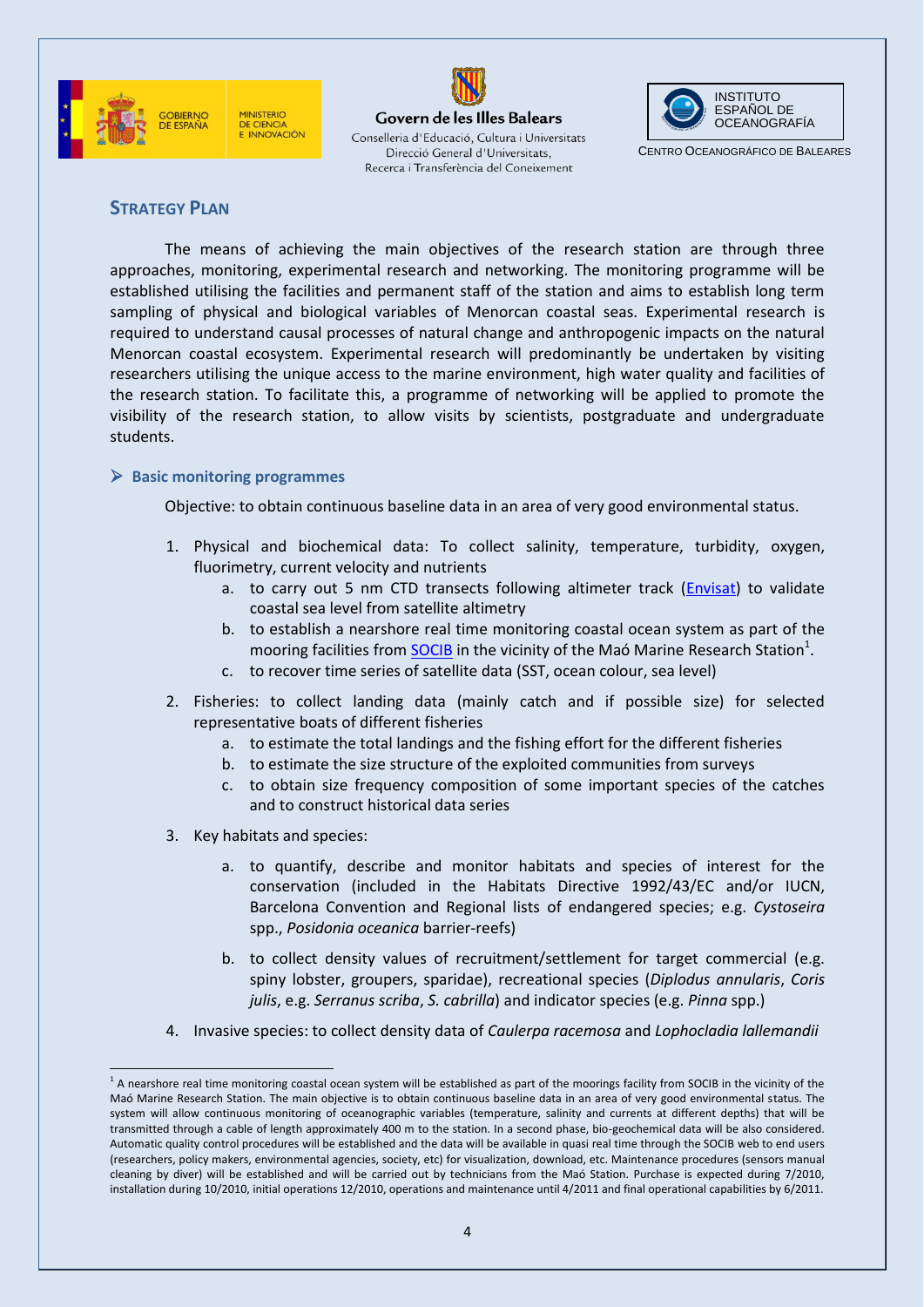





CENTRO OCEANOGRÁFICO DE BALEARES

- 5. Secondary production
	- a. Short term: To collect zooplankton samples along the CTD stations.
- 6. Data base: Create a data base for biochemical data collected in the programmes develop at the station and in collaboration with other research teams

#### **Experimental ecology for understanding processes**

Objectives: Experimental ecological research at the Coastal marine research station is, at least in the first years, expected to be conducted wholly by visiting researchers. Given this, and given the aim to encourage as wide a participation at the research station as possible by local, national and international researchers it is felt unnecessary to prescribe or limit the focus of research in the general area of marine biodiversity.

Requisites: To promote experimental ecological research at the station, both field and laboratory based, consideration needs to be given to development of facilities and permanent staff to facilitate visiting research:

- 1. Within a short time frame:
	- a. Small water pumps (2) ca 2000 €
	- b. Wooden platform ca 20-30 square metres with tent like cover. ca 5000 €
	- c. Small tanks (100-1000litres): ca 1000 €
	- d. Set of sieves: ca 500 €
	- e. 2-3 stereo microscopes
	- f. Sets of diving equipment: the station should have at least one
	- g. Sampling gear to collect experimental plants and animals (i.e. small grab and epibenthic sledge)
- 2. Within a medium time frame:
	- a. More elaborated water system with header tanks and filtering system (sand filters)
	- b. Building for a variety of mesocosm types experiments
	- c. Rooms with the possibility to regulate temperature and light conditions
		- i. For carrying out experiments on organisms from deeper waters or other type of environment that cannot be simulated in the mesocosm building
		- ii. For keeping experimental animals before the start of experiments in relatively low temperature environment (i.e. higher oxygen tension and metabolic rate slower)
		- iii. Cultivation of phytoplankton and zooplankton (rotifers, Artemia) (feeding experiments/food for experimental animals)
	- d. Compressor
	- e. Possibly more stereo microscopes
- 3. Within a long time frame:
	- a. Wet laboratory
	- b. Laboratories for sorting and preparing animals for experiments or other treatments with access to seawater through taps.
	- c. Water treatment equipment with multiple filter cartridges (and capsules) and ultraviolet disinfection unit (several lamps) to obtain high quality water for maintenance of eggs and larvae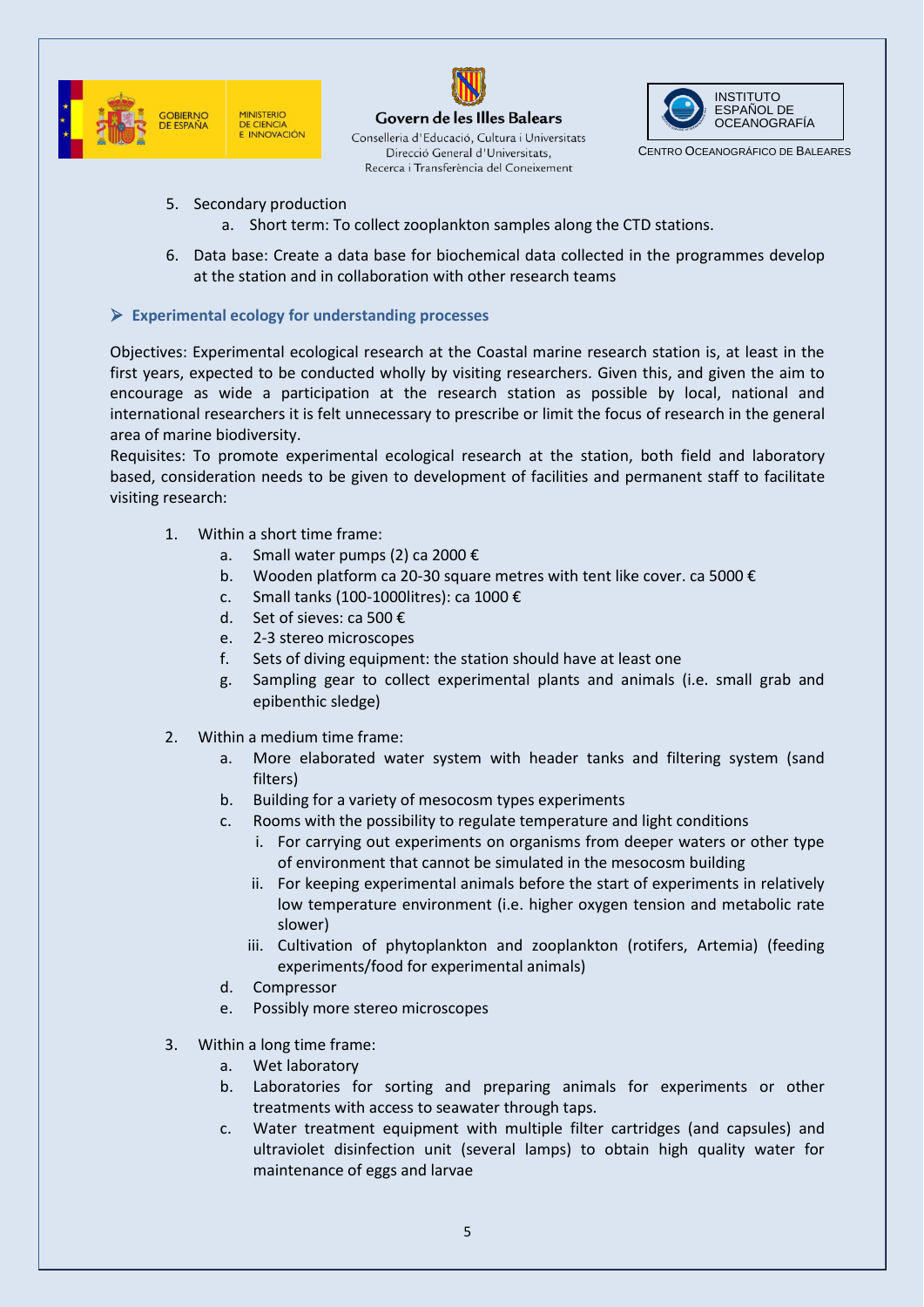



Govern de les Illes Balears Conselleria d'Educació, Cultura i Universitats Direcció General d'Universitats, Recerca i Transferència del Coneixement



CENTRO OCEANOGRÁFICO DE BALEARES

- d. Small motor boats to access experimental sites.
- 4. Permanent staff. It is anticipated that the technicians of the station would play a vital role in research support to include (but not limited to):
	- a. Set up, fine tuning, maintenance and running of sea water supply system
	- b. Boat and diving support for visiting researchers
	- c. Collection and maintenance of organisms required for research
	- d. Development of local knowledge to assist visitors (site selection, etc.)

#### **Networking activities**

Objective: To enhance visibility and usage of *Jaume Ferrer* research station to local communities and wider research arena.

Prerequisites: Provide local infrastructure information, through web site (short term)

- o General information about station (booklet)
- o Information about travel
- o Accommodation and board
- o Contacts
- o Activity months

Examples of activities:

- 1. Summer courses.
	- a. Max 15-20 attendants, 1 week.
	- b. Example of topics include:
		- i. larval transport and connectivity,
		- ii. experimental design in benthic ecology,
		- iii. fisheries population dynamics,
		- iv. statistical analysis in fisheries science,
		- v. modeling bio-physical interactions during fish early life stages
- 2. Small workshops.
	- a. Max 15 attendants.
	- b. Example:
		- i. EU work packages,
		- ii. proposal writing groups,
		- iii. synthesis and writing
- 3. Local outreach.
	- a. Provide information to local community
		- i. Quarterly encounter with fishermen,
		- ii. Public talks (schools, university,...)
		- iii. data access through website
- 4. Fellowship program for short-term research stay.
	- a. Mostly directed to MS and PhD student.
	- b. Covers travel, accommodation and technical assistance
- 5. Platform for regional projects.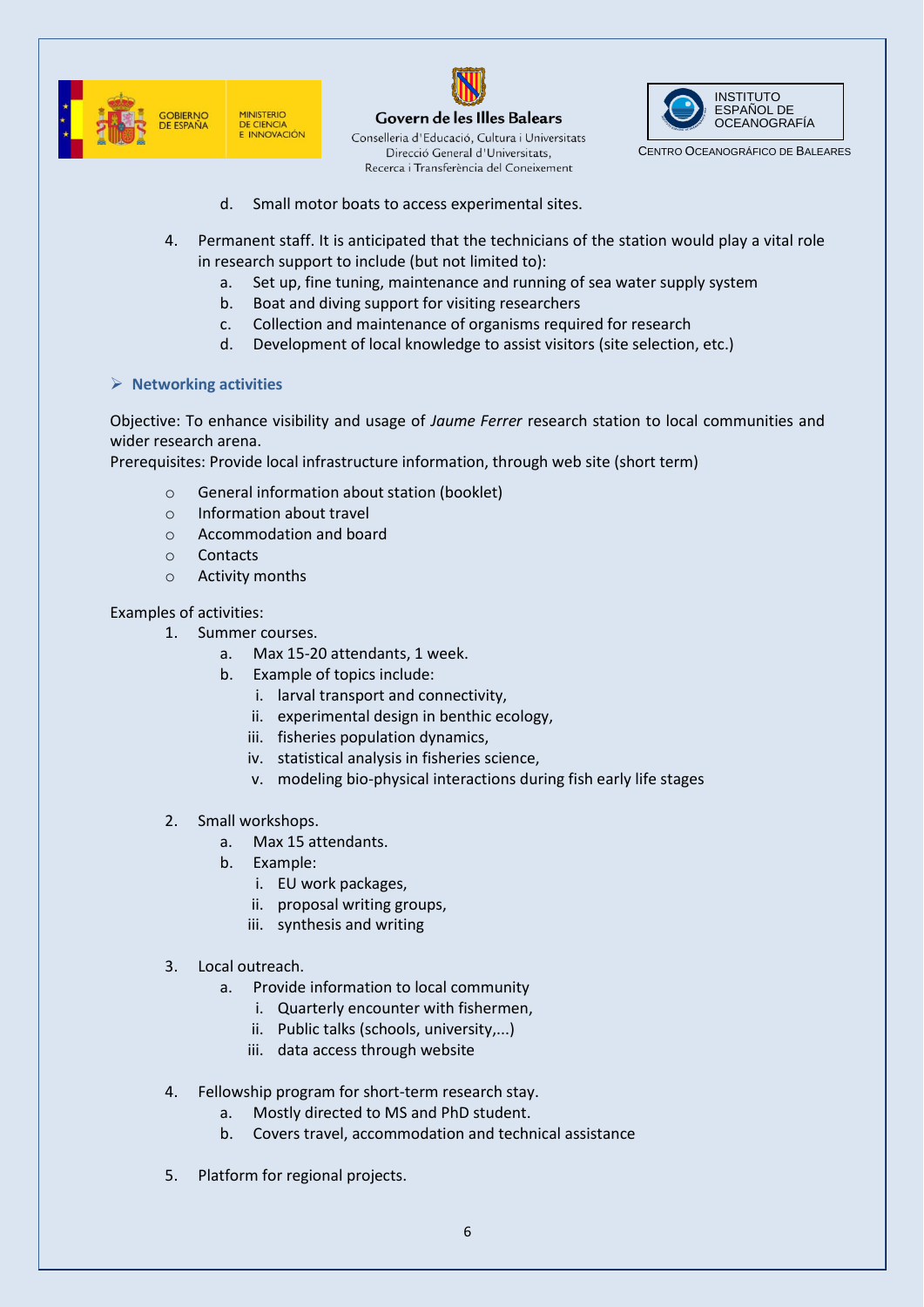





CENTRO OCEANOGRÁFICO DE BALEARES

- a. Advertise local physical and biological features that can make local research relevant to regional and global projects
- b. Examples of local features relevant for regional projects:
	- i. Pristine (more or less) condition of local benthic and demeral habitats and communities allow to conduct sampling along a gradients of anthropogenic impact
	- ii. Convergence of different water masses (Atlantic and Mediterranean waters) allow examination of small scale physical features and relative effects on biota
	- iii. Spawning aggregation of several big pelagic (bluefin tuna, albacore, etc) allow evaluation of spawning phenology, abundance and association with biophysical variables
	- iv. Line of congregation between sea turtles from Mediterranean and Atlantic origins allow examination of population structure, etc.
- 6. Education field courses for 5 to 10 people

## **Specific needs**

- 1. Short term:
	- a. Infrastructures for experimental work (tanks, pumps, etc): the platform
	- b. Improvement of Internet connexion to send real time data form moorings to the SOCIB data centre.
	- c. Website with the database capabilities.
	- d. Refurbish the Slipway
- 2. Medium term:
	- a. Refurbish the second military battery building
- 3. Long term:
	- a. Rebuild the building close to the sea